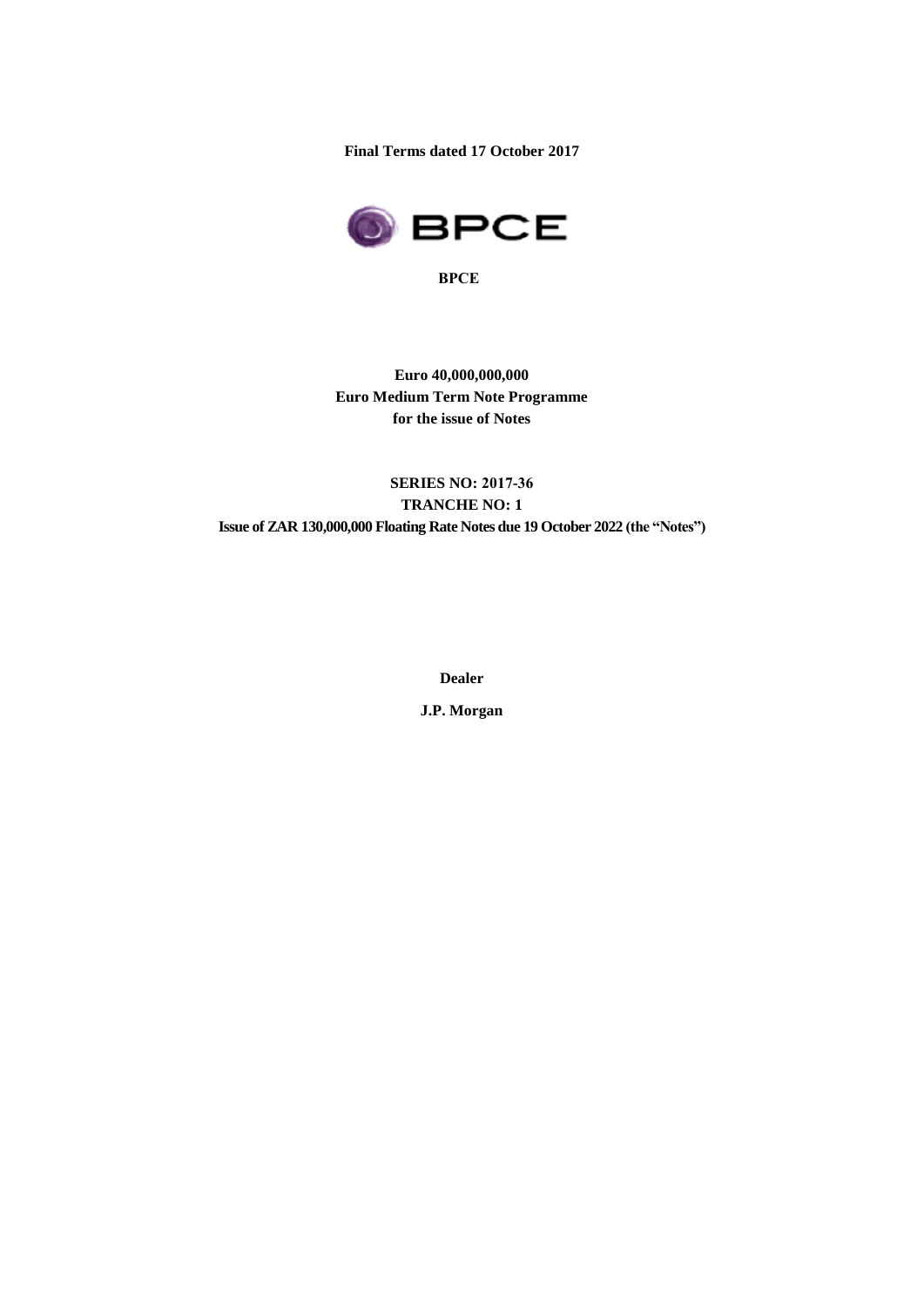#### **PART A – CONTRACTUAL TERMS**

Terms used herein shall be deemed to be defined as such for the purposes of the Conditions (the "**Conditions**") set forth in the Base Prospectus dated 21 December 2016 which received visa n°16-595 from the *Autorité des marchés financiers* (the "**AMF**") on 21 December 2016 and the Base Prospectus Supplements dated 16 February 2017, 2 March 2017, 29 March 2017, 18 May 2017, 4 August 2017 and 13 September 2017 which received visa n°17-060, n°17-082, n°17-118, n°17-206, n°17-433 and n°17-479 from the AMF on 16 February 2017, 2 March 2017, 29 March 2017, 18 May 2017, 4 August 2017 and 13 September 2017 (the Supplements), which together constitute a base prospectus for the purposes of the Prospectus Directive (Directive 2003/71/EC), as amended (the "**Prospectus Directive**").

This document constitutes the Final Terms of the Notes described herein for the purposes of Article 5.4 of the Prospectus Directive and must be read in conjunction with such Base Prospectus as so supplemented. Full information on the Issuer and the offer of the Notes is only available on the basis of the combination of these Final Terms and the Base Prospectus as so supplemented. The Base Prospectus and the Supplements are available for viewing at the office of the Fiscal Agent or each of the Paying Agents and on the website of the AMF (www.amf-france.org) and copies may be obtained from BPCE, 50 avenue Pierre Mendès-France, 75013 Paris, France.

| $1_{\cdot}$ | Issuer:                                    | <b>BPCE</b>                                                                                                                                                  |  |
|-------------|--------------------------------------------|--------------------------------------------------------------------------------------------------------------------------------------------------------------|--|
| 2.          | Series Number:<br>(i)                      | 2017-36                                                                                                                                                      |  |
|             | Tranche Number:<br>(ii)                    | 1                                                                                                                                                            |  |
| 3.          | Specified Currency or Currencies:          | South African Rand ("ZAR")                                                                                                                                   |  |
| 4.          | Aggregate Nominal Amount:                  |                                                                                                                                                              |  |
|             | Series:<br>(i)                             | ZAR 130,000,000                                                                                                                                              |  |
|             | Tranche:<br>(ii)                           | ZAR 130,000,000                                                                                                                                              |  |
| 5.          | Issue Price:                               | 100.00 per cent. of the Aggregate Nominal Amount                                                                                                             |  |
| 6.          | Specified Denomination(s):                 | ZAR 2,000,000                                                                                                                                                |  |
| 7.          | Issue Date:<br>(i)                         | 19 October 2017                                                                                                                                              |  |
|             | <b>Interest Commencement Date:</b><br>(ii) | <b>Issue Date</b>                                                                                                                                            |  |
| 8.          | <b>Interest Basis:</b>                     | Three (3) month JIBAR + 1.15 per cent. <i>per annum</i><br><b>Floating Rate</b><br>(further particulars specified below)                                     |  |
| 9.          | <b>Maturity Date:</b>                      | Specified Interest Payment Date falling on or nearest to 19<br>October 2022                                                                                  |  |
|             | 10. Redemption Basis:                      | Subject to any purchase and cancellation or early<br>redemption, the Notes will be redeemed on the Maturity<br>Date at 100 per cent. of their nominal amount |  |
|             | 11. Change of Interest Basis:              | Not Applicable                                                                                                                                               |  |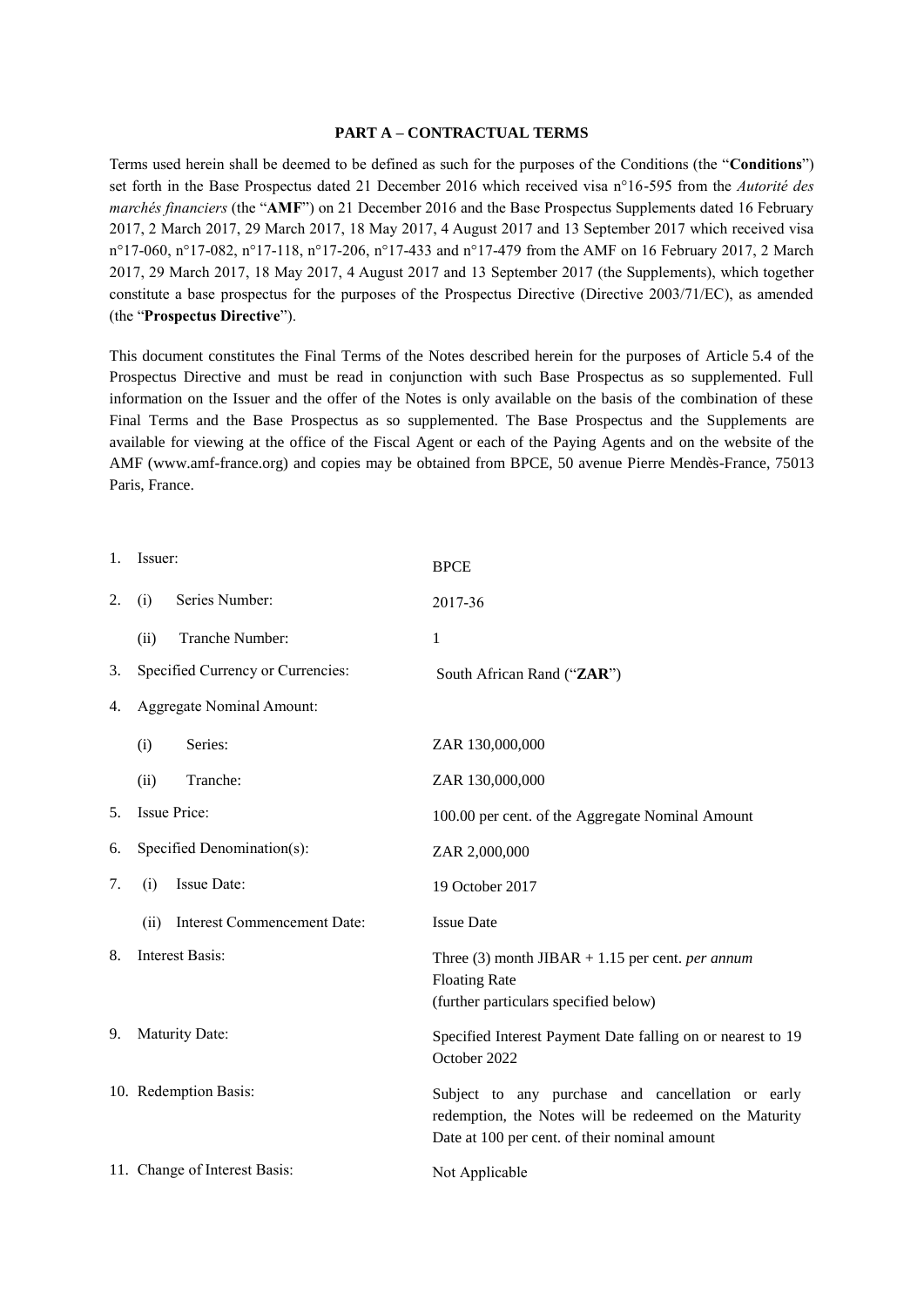|     |                                   | 12. Put/Call Options:                                                                                                               | Not Applicable                                                                                                                                                                                                                                                                                                               |
|-----|-----------------------------------|-------------------------------------------------------------------------------------------------------------------------------------|------------------------------------------------------------------------------------------------------------------------------------------------------------------------------------------------------------------------------------------------------------------------------------------------------------------------------|
| 13. | (i)                               | Status of the Notes:                                                                                                                | <b>Senior Preferred Notes</b>                                                                                                                                                                                                                                                                                                |
|     | (i)                               | Dates of the corporate authorisations<br>for issuance of Notes obtained:                                                            | Decision of the <i>Directoire</i> of the Issuer dated 18 April<br>2017 and decision of Mr. Jean-Philippe Berthaut, Head of<br>Group Funding, dated 5 octobre 2017                                                                                                                                                            |
|     |                                   | PROVISIONS RELATING TO INTEREST (IF ANY) PAYABLE                                                                                    |                                                                                                                                                                                                                                                                                                                              |
|     |                                   | 14. Fixed Rate Note Provisions                                                                                                      | Not Applicable                                                                                                                                                                                                                                                                                                               |
|     | 15. Floating Rate Note Provisions |                                                                                                                                     | Applicable                                                                                                                                                                                                                                                                                                                   |
|     | (i)                               | Interest Period(s):                                                                                                                 | The period beginning on (and including) the Interest<br>Commencement Date and ending on (but excluding) the<br>First Interest Payment Date and each successive period<br>beginning on (and including) a Specified Interest Payment<br>Date and ending (but excluding) the next succeeding<br>Specified Interest Payment Date |
|     | (ii)                              | Specified Interest Payment Dates:                                                                                                   | Interest payable quarterly in arrear on the $19th$ of January,<br>April, July, Octobre in each year, subject to adjustment in<br>accordance with the Business Day Convention set out in<br>(iv) below.                                                                                                                       |
|     | (iii)                             | First Interest Payment Date:                                                                                                        | 19 January 2018 subject to adjustment in accordance with<br>the Business Day Convention set out in (iv) below                                                                                                                                                                                                                |
|     | (iv)                              | <b>Business Day Convention:</b>                                                                                                     | Modified Following Business Day Convention                                                                                                                                                                                                                                                                                   |
|     | (v)                               | <b>Interest Period Date:</b>                                                                                                        | Not Applicable                                                                                                                                                                                                                                                                                                               |
|     | (vi)                              | Business Centre(s):                                                                                                                 | London, New York and Johannesburg                                                                                                                                                                                                                                                                                            |
|     |                                   | (vii) Manner in which the Rate(s)<br>of<br>Interest is/are to be determined:                                                        | Screen Rate Determination                                                                                                                                                                                                                                                                                                    |
|     |                                   | (viii) Party responsible for calculating the<br>Rate(s) of Interest and/or Interest<br>Amount(s) (if not the Calculation<br>Agent): | Not Applicable                                                                                                                                                                                                                                                                                                               |
|     | (ix)                              | Screen Rate Determination:                                                                                                          | Applicable                                                                                                                                                                                                                                                                                                                   |
|     |                                   | Reference Rate:                                                                                                                     | Three (3) months JIBAR                                                                                                                                                                                                                                                                                                       |
|     |                                   | <b>Interest Determination Date:</b>                                                                                                 | The first day in each Interest Accrual Period                                                                                                                                                                                                                                                                                |
|     |                                   | Relevant Screen Page:                                                                                                               | Bloomberg JIBAR 3M INDEX                                                                                                                                                                                                                                                                                                     |
|     |                                   | Relevant Screen Page Time:                                                                                                          | 9:00 a.m. (London time)                                                                                                                                                                                                                                                                                                      |
|     | (x)                               | FBF Determination                                                                                                                   | Not Applicable                                                                                                                                                                                                                                                                                                               |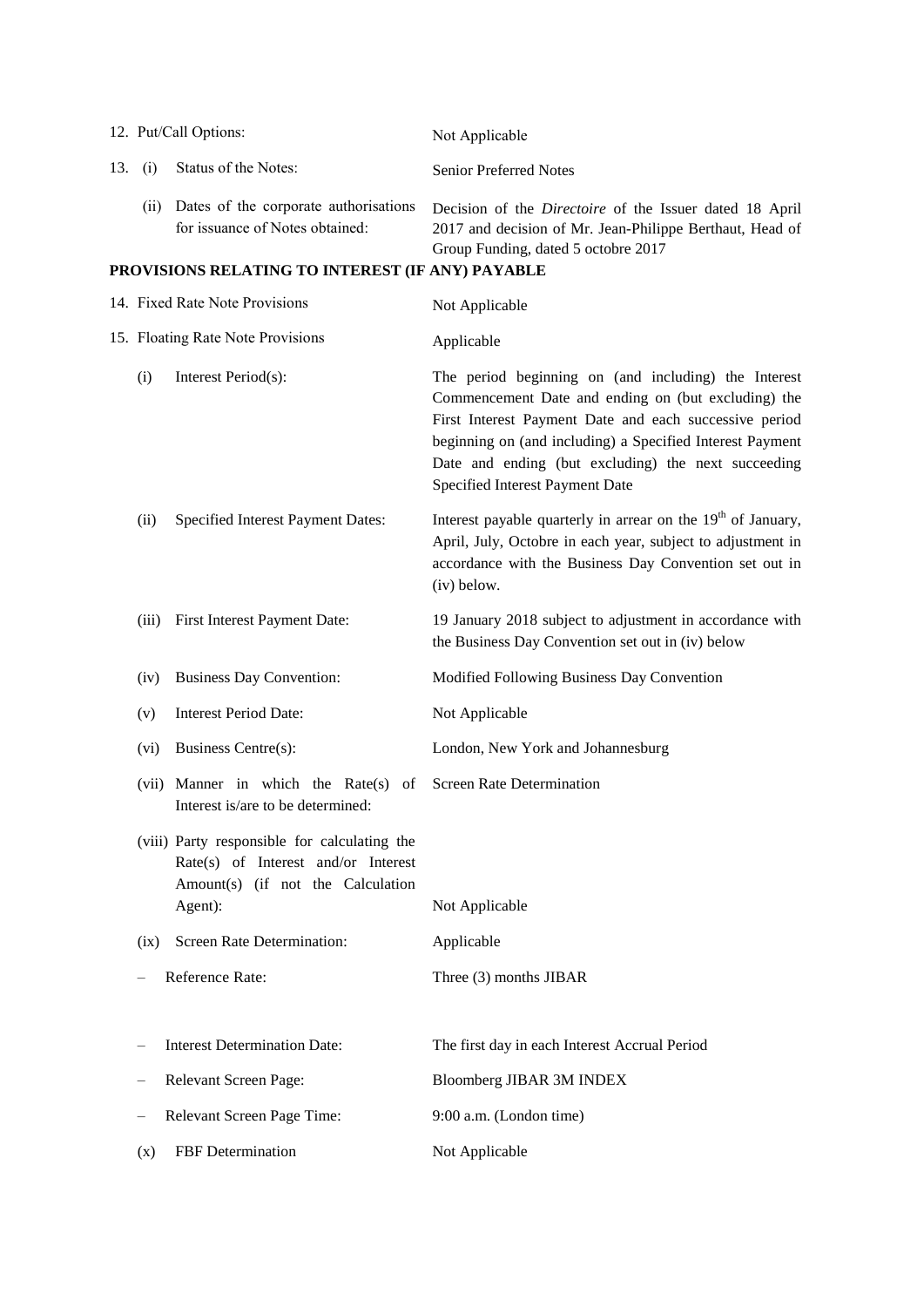|                                   | $(x_i)$                                              | ISDA Determination:                                                                                                                                                                                                                                                    | Not Applicable                                                    |
|-----------------------------------|------------------------------------------------------|------------------------------------------------------------------------------------------------------------------------------------------------------------------------------------------------------------------------------------------------------------------------|-------------------------------------------------------------------|
|                                   |                                                      | (xii) Margin(s):                                                                                                                                                                                                                                                       | + 1.15 per cent. per annum                                        |
|                                   |                                                      | (xiii) Minimum Rate of Interest:                                                                                                                                                                                                                                       | Not Applicable                                                    |
|                                   |                                                      | (xiv) Maximum Rate of Interest:                                                                                                                                                                                                                                        | Not Applicable                                                    |
|                                   |                                                      | (xv) Day Count Fraction:                                                                                                                                                                                                                                               | Actual/365, adjusted                                              |
|                                   |                                                      | 16. Zero Coupon Note Provisions                                                                                                                                                                                                                                        | Not Applicable                                                    |
|                                   |                                                      | 17. Inflation Linked Interest Note Provisions                                                                                                                                                                                                                          | Not Applicable                                                    |
| PROVISIONS RELATING TO REDEMPTION |                                                      |                                                                                                                                                                                                                                                                        |                                                                   |
|                                   | 18. Call Option                                      |                                                                                                                                                                                                                                                                        | Not Applicable                                                    |
|                                   | 19. Put Option                                       |                                                                                                                                                                                                                                                                        | Not Applicable                                                    |
|                                   | 20. MREL/TLAC Disqualification Event Call<br>Option: |                                                                                                                                                                                                                                                                        | Not Applicable                                                    |
|                                   |                                                      | 21. Final Redemption Amount of each Note                                                                                                                                                                                                                               | ZAR 2,000,000 per Note of ZAR 2,000,000 Specified<br>Denomination |
|                                   |                                                      | 22. Inflation Linked Notes - Provisions relating<br>to the Final Redemption Amount:                                                                                                                                                                                    | Not Applicable                                                    |
|                                   |                                                      | 23. Early Redemption Amount                                                                                                                                                                                                                                            |                                                                   |
|                                   | (i)                                                  | Early Redemption Amount(s) of each<br>Senior Preferred Note payable on<br>redemption upon the occurrence of a<br>Withholding Tax Event (Condition<br>$6(i)(i)$ , a Gross-Up Event (Condition<br>$6(i)(ii)$ or for illegality (Condition<br>$6(l)$ :                    | ZAR 2,000,000 per Note of ZAR 2,000,000 Specified<br>Denomination |
|                                   | (ii)                                                 | Early Redemption Amount(s) of each<br>Senior Non-Preferred Note payable on<br>redemption upon the occurrence of an<br>MREL/TLAC Disqualification Event<br>(Condition 6(g)) or a Withholding Tax<br>Event (Condition $6(i)(i)$ ):                                       | Not Applicable                                                    |
|                                   | (iii)                                                | Early Redemption Amount(s) of each<br>Subordinated<br><b>Note</b><br>payable<br>on<br>redemption upon the occurrence of a<br>Capital Event (Condition 6(h), a<br>Withholding Tax Event (Condition<br>6(i)(i) or a Tax Deductibility Event<br>$(Condition 6(i)(iii))$ : | Not Applicable                                                    |
|                                   | (iv)                                                 | Early Redemption Amount(s) of each<br>Note payable on redemption upon the                                                                                                                                                                                              | ZAR 2,000,000 per Note of ZAR 2,000,000 Specified                 |
|                                   |                                                      |                                                                                                                                                                                                                                                                        |                                                                   |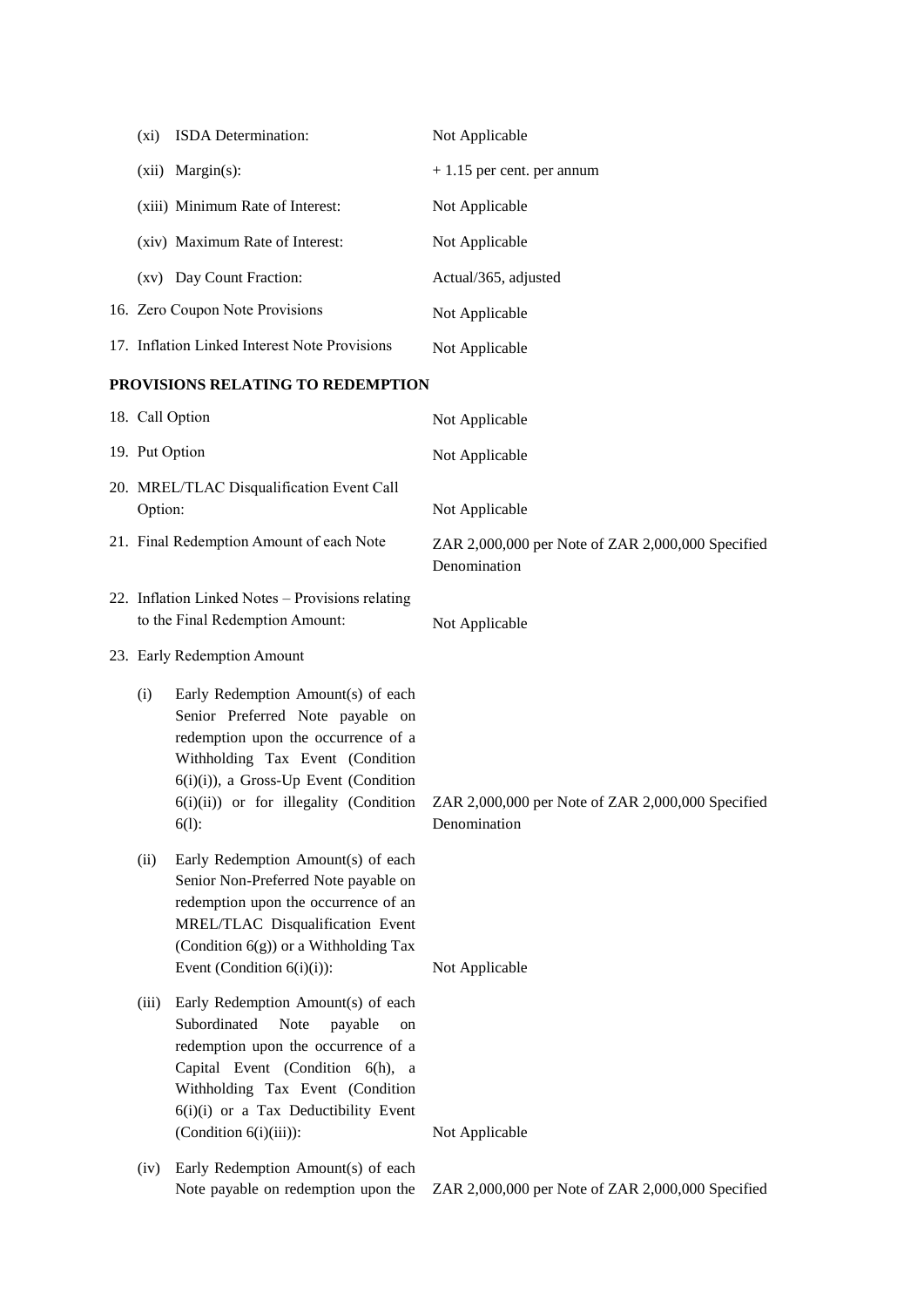| occurrence of an Event of Default Denomination<br>$(Condition 9)$ :                |                |
|------------------------------------------------------------------------------------|----------------|
| Redemption for taxation reasons<br>(v)<br>permitted on days others than Interest   |                |
| Payment Dates (Condition $6(i)$ ):                                                 | Nο             |
| Unmatured Coupons to become void<br>$(v_1)$<br>upon early redemption (Materialised |                |
| Bearer Notes only) (Condition $7(f)$ ):                                            | Not Applicable |

# **GENERAL PROVISIONS APPLICABLE TO THE NOTES**

| 24. Form of Notes:                                                                                                          |                               | <b>Dematerialised Notes</b>                                                                                                                                                               |  |
|-----------------------------------------------------------------------------------------------------------------------------|-------------------------------|-------------------------------------------------------------------------------------------------------------------------------------------------------------------------------------------|--|
| (i)                                                                                                                         | Form of Dematerialised Notes: | Bearer form (au porteur)                                                                                                                                                                  |  |
| (ii)                                                                                                                        | <b>Registration Agent:</b>    | Not Applicable                                                                                                                                                                            |  |
| (iii)                                                                                                                       | Temporary Global Certificate: | Not Applicable                                                                                                                                                                            |  |
| (iv)                                                                                                                        | Applicable TEFRA exemption:   | Not Applicable                                                                                                                                                                            |  |
| 25. Financial Centre(s):                                                                                                    |                               | Not Applicable                                                                                                                                                                            |  |
| 26. Talons for future Coupons or Receipts to be<br>attached to Definitive Notes (and dates on<br>which such Talons mature): |                               | Not Applicable                                                                                                                                                                            |  |
| 27. Details relating to Instalment Notes: amount<br>of each instalment, date on which each<br>payment is to be made:        |                               | Not Applicable                                                                                                                                                                            |  |
| 28. Redenomination provisions:                                                                                              |                               | Not Applicable                                                                                                                                                                            |  |
| 29. Purchase in accordance with Article L.213-1<br>A and D.213-1 A of the French Code<br>monétaire et financier:            |                               | Applicable                                                                                                                                                                                |  |
|                                                                                                                             | 30. Consolidation provisions: | Not Applicable                                                                                                                                                                            |  |
|                                                                                                                             | 31. Waiver of Set-Off:        | Applicable                                                                                                                                                                                |  |
| 32. Masse:                                                                                                                  |                               | Contractual Masse shall apply.                                                                                                                                                            |  |
|                                                                                                                             |                               | Name and address of the Representative:                                                                                                                                                   |  |
|                                                                                                                             |                               | MCM AVOCAT, Selarl d'avocats interbarreaux inscrite au<br>Barreau de Paris<br>10, rue de Sèze<br>75009 Paris<br>France<br>Represented by Maître Antoine Lachenaud, Co-gérant -<br>associé |  |
|                                                                                                                             |                               |                                                                                                                                                                                           |  |

Name and address of the alternate Representative: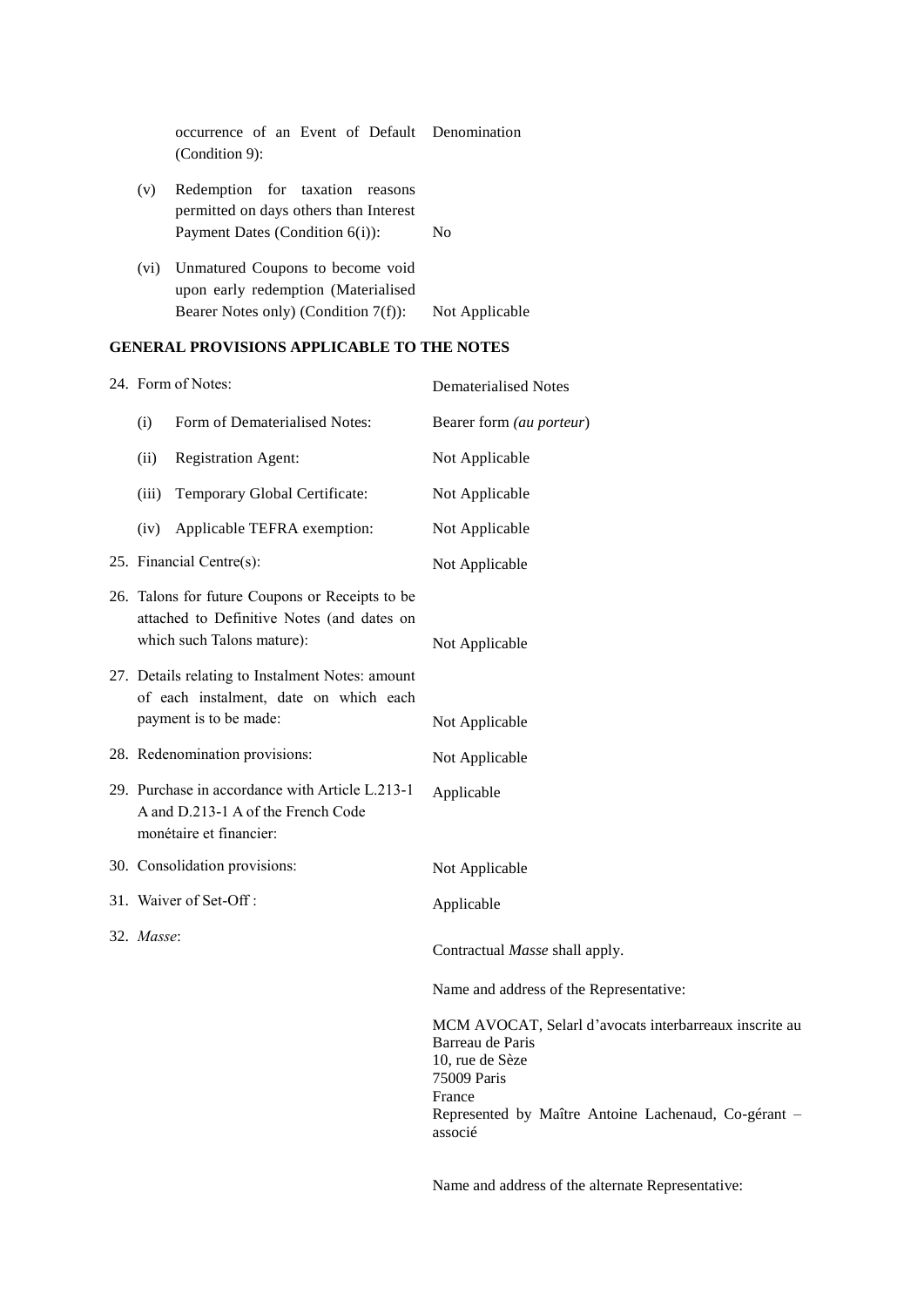Maître Philippe Maisonneuve Avocat 10, rue de Sèze 75009 Paris France

The Representative will receive a remuneration of Euro 2,000 (excluding VAT) per year.

#### **RESPONSIBILITY**

The Issuer accepts responsibility for the information contained in these Final Terms.

Signed on behalf of BPCE

Duly represented by: Jean-Philippe Berthaut, Head of Group Funding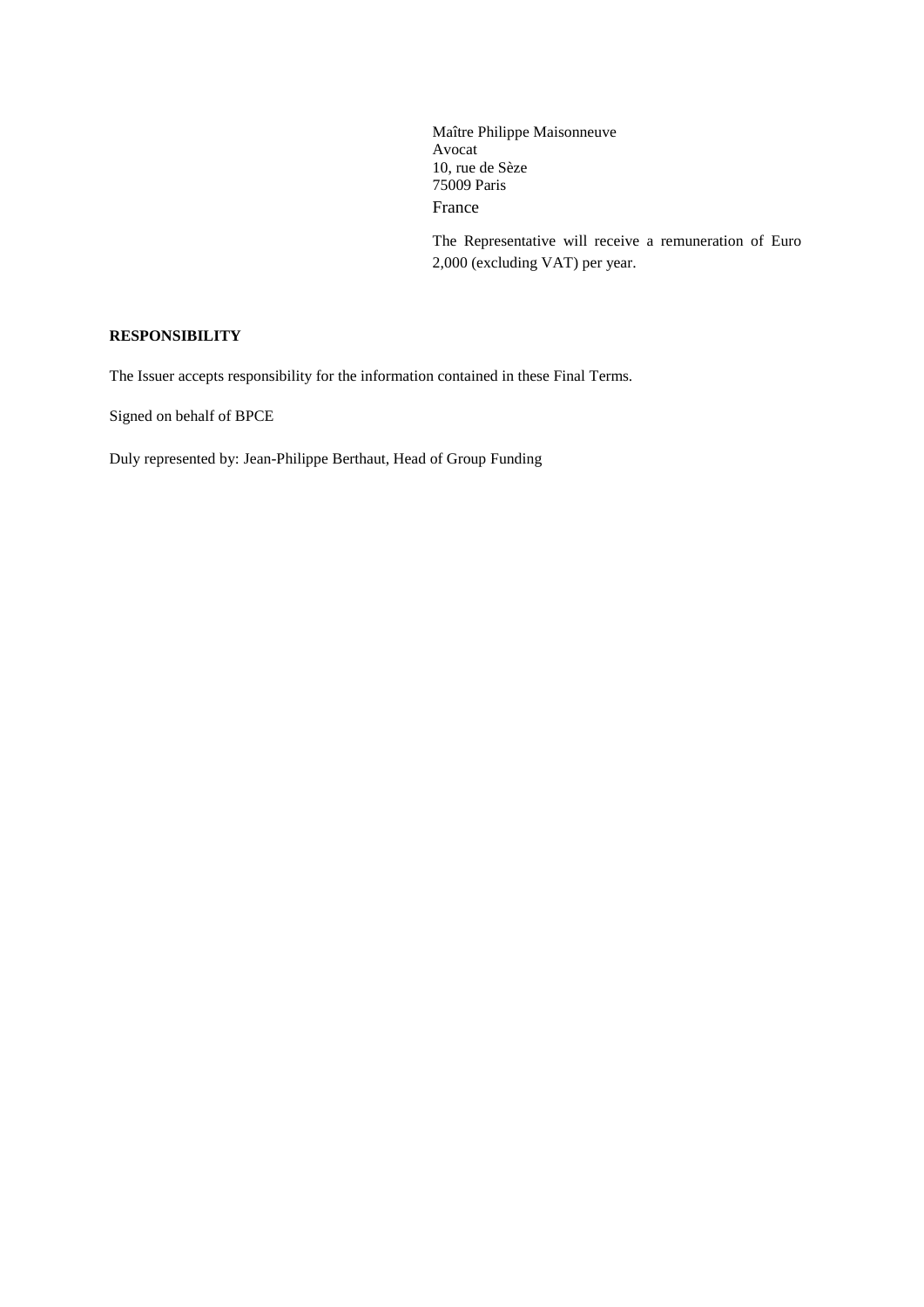# **PART B – OTHER INFORMATION**

#### **1. LISTING AND ADMISSION TO TRADING**

(i) Listing and Admission to trading: Application is expected to be made by the Issuer (or on its behalf) for the Notes to be listed and admitted to trading on Euronext Paris with effect from the Issue Date.

(ii) Estimate of total expenses related to admission to trading: EUR 3,850

## **2. RATINGS**

Ratings:

The Notes to be issued are expected to be rated:

S&P: A

S&P is established in the European Union and registered under Regulation (EC) No 1060/2009 as amended.

#### **3. INTERESTS OF NATURAL AND LEGAL PERSONS INVOLVED IN THE ISSUE**

Save as discussed in "Subscription and Sale", so far as the Issuer is aware, no person involved in the offer of the Notes has an interest material to the offer.

#### **4. HISTORIC INTEREST RATES**

Details of historic JIBAR rates can be obtained from Bloomberg JIBAR 3m Index.

# **5. OPERATIONAL INFORMATION**

| ISIN:                                                                                                                       | FR0013287489             |
|-----------------------------------------------------------------------------------------------------------------------------|--------------------------|
| Common Code:                                                                                                                | 169850968                |
| Depositaries:                                                                                                               |                          |
| (i) Euroclear France to act as Central<br>Depositary:                                                                       | Yes                      |
| (ii) Common Depositary for Euroclear<br>and Clearstream:                                                                    | N <sub>0</sub>           |
|                                                                                                                             |                          |
| Any clearing system(s) other than Not Applicable<br>Euroclear and Clearstream and the<br>relevant identification number(s): |                          |
| Delivery:                                                                                                                   | Delivery free of payment |
| Names and addresses of additional                                                                                           |                          |
| Paying Agent(s) (if any):                                                                                                   | Not Applicable           |